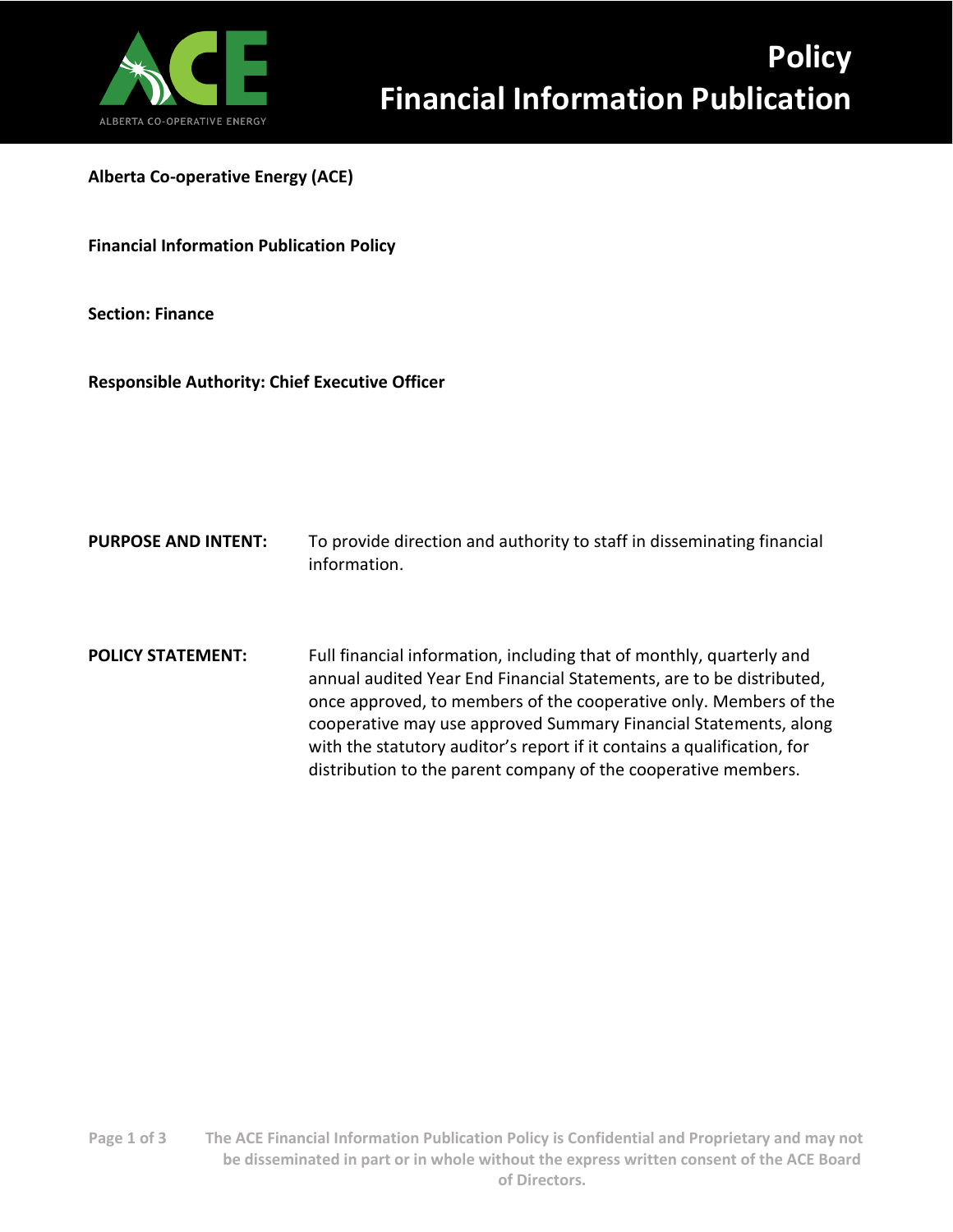

# **Supplemental Policy Information: Content and Frequency of Budget Reporting:**

### **Monthly Reports:**

Monthly statements should be reviewed by senior management prior to distribution to the Board. The monthly statements will be finalized by the conclusion of the second month following the statement period.

In addition, quarterly reports for the periods (March, June, September, and December) will be submitted to the Board for their review and acceptance at the meeting held by the end of the following month. Financial reports should include a consolidated balance sheet and consolidated income and expense report which show all departments combined and a budget to actual report for all accounts included in the annual operating budget.

# **Year-End Report/Audit:**

At fiscal year-end an Audit report should be prepared summarizing the total income and expense activity for the year. A balance sheet should be prepared as of December 31 and should be attached to the income and expense report. This report will be initially reviewed by the CEO, and then by the Audit Committee, prior to distribution at the year-end meeting. The audit process will begin on or about February 1.

At the Annual General Meeting approval of an independent auditor to conduct this review will be required.

#### **Circulation**

Circulation of the statutory financial statements, the director's report and the statutory auditor's report are to be sent to every member of the cooperative, every holder of debentures of the company and all persons other than members or holders of debentures who are entitled to receive the documents.

Electronic communication of copies of those documents fulfills the circulation requirement.